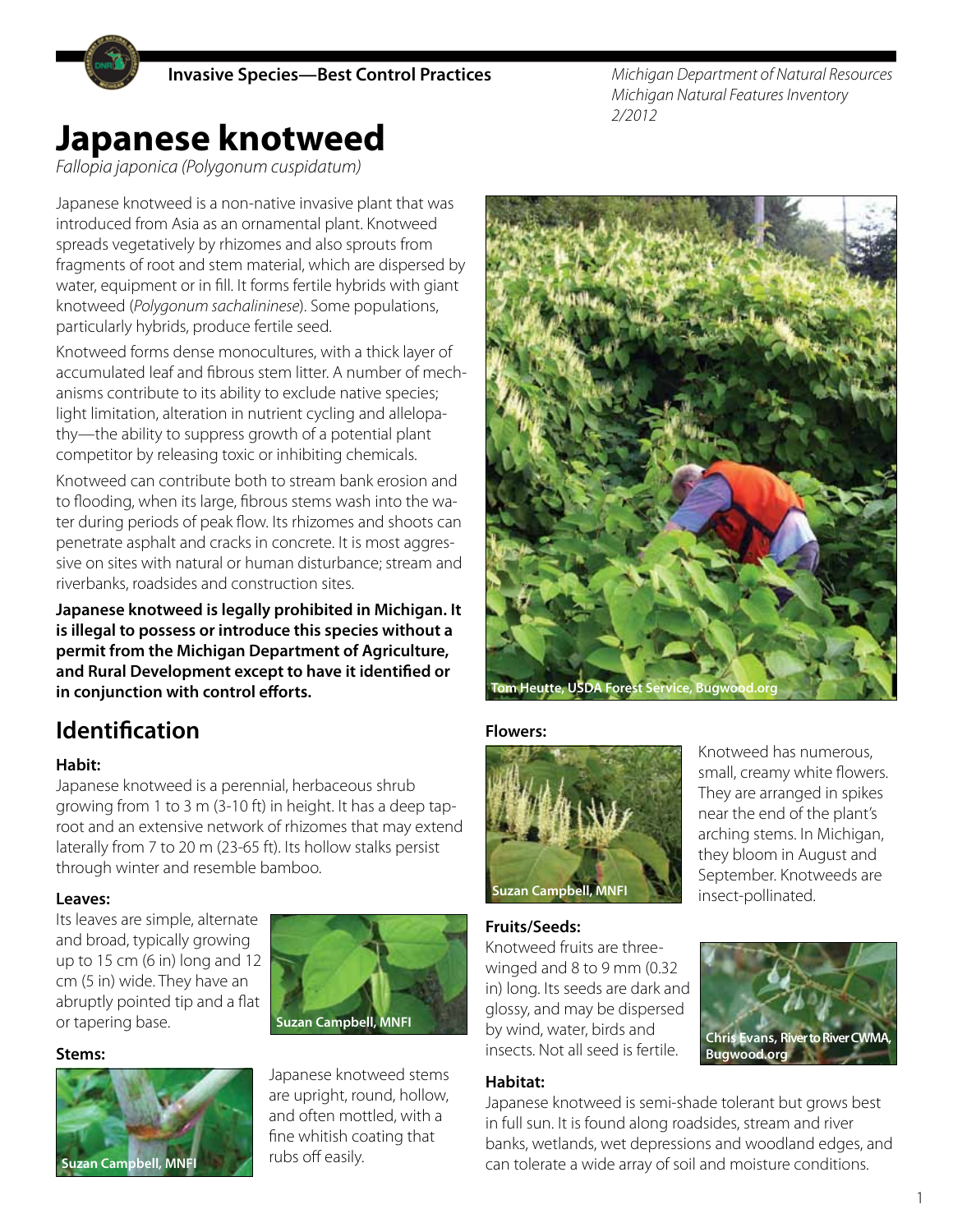# **Similar species**

Several other knotweed species are similar to Japanese knotweed. All are invasive non-natives, and control methods discussed here are appropriate for all three species.

#### **Giant knotweed**

Giant knotweed (*Fallopia sachalinensis*) is larger than Japanese knotweed, often reaching 4m (13 ft) in height. It can be distinguished by its larger leaves and heart-shaped leaf bases. Its leaves range from 5 to 30 cm (6-12 in) in



length, while those of Japanese knotweed are usually 15 cm (6 in) long or less. They taper towards their tips, rather than being abruptly pointed. Giant knotweed leaves have long, wavy hairs on their undersides, while the hairs on Japanese knotweed are reduced to barely visible bumps. Use leaves from the middle of the stem for comparison as those at the tips are most variable. Giant knotweed flowers are held in spikes or branching clusters.



Giant knotweed and Japanese knotweed hybridize to form Bohemian knotweed (*Fallopia* X*bohemicum*). The hybrids are fertile and back-cross readily, yielding a continuous range of variation between the characteristics of their parent species, including size, leaf bases and tips. The hairs on the leaf undersides are short with broad bases.

#### **Himalyan knotweed**



The related non-native Himalyan knotweed (*F. polystachyum*) has narrower, sharply-pointed lance-shaped leaves that are up to 20 cm (8 in) long. Its leaf bases may be tapered or slightly heartshaped. It can grow up to 1.8

m (6 ft) tall. It has not been reported in Michigan to date.

# **Reproduction/Dispersal**

Most reproduction in Japanese knotweed is believed to be vegetative, although the role of sexual reproduction is receiving increasing attention. As much as two thirds of the mature plant's biomass is stored underground in its extensive systems of thick rhizomes. Rhizomes can reach 7.5 cm (3 in) in diameter and penetrate at least 2 m (7ft) in suitable soils.

In addition, fragments of both stem and root material can sprout, giving rise to new plants or entire colonies. While fragments near the soil's surface are most likely to sprout, sprouting has been demonstrated from fragments up to 1 m (39 in) deep. Because of this, it presents an enormous threat along rivers, streams and floodplains, where plant parts may be washed downstream by flood waters. It can also be spread inadvertently during construction and road maintenance, by mowing crews and in fill dirt.

In Europe, all Japanese knotweed populations appear to be clones of a single female genotype and do not produce pollen. However, they are able to accept pollen from the closely related giant knotweed, producing the fertile hybrid Bohemian knotweed. The hybrid appears to be spreading faster than either of its parent species.

In North America, the situation is more complex and the potential for sexual reproduction both within the species and between related species is a focus of increased interest. Though the European female clone is widely dispersed in the US, other genotypes are also present. Populations have been documented with both male and female plants. Some may maintain reduced forms of the reproductive organs of the other sex. Though the female plants do not produce pollen, they can produce viable seeds. Male plants contribute pollen and may produce the occasional seed. Reproduction by seed has been documented in the Northeast and also in Wisconsin. The potential for spread of the hybrid knotweed may be even greater; both male and female fertile hybrids have been found without either of their parental species in New England. Japanese, giant and hybrid knotweed populations in Michigan should be monitored for seed production, which offers additional opportunities for spread.

Knotweed seedlings generally do not survive under the canopy of their parent plant and appear most likely to establish on bare soil, as they do in their native habitat. In western states, much of their most devastating spread has been along waterways, where soil is continually eroded and re-deposited downstream.

In Michigan, roadside maintenance equipment appears to contribute significantly to knotweed spread, as cut fragments are dispersed along roadways. Dumping of landscape waste by homeowners has also been documented as a source of new populations.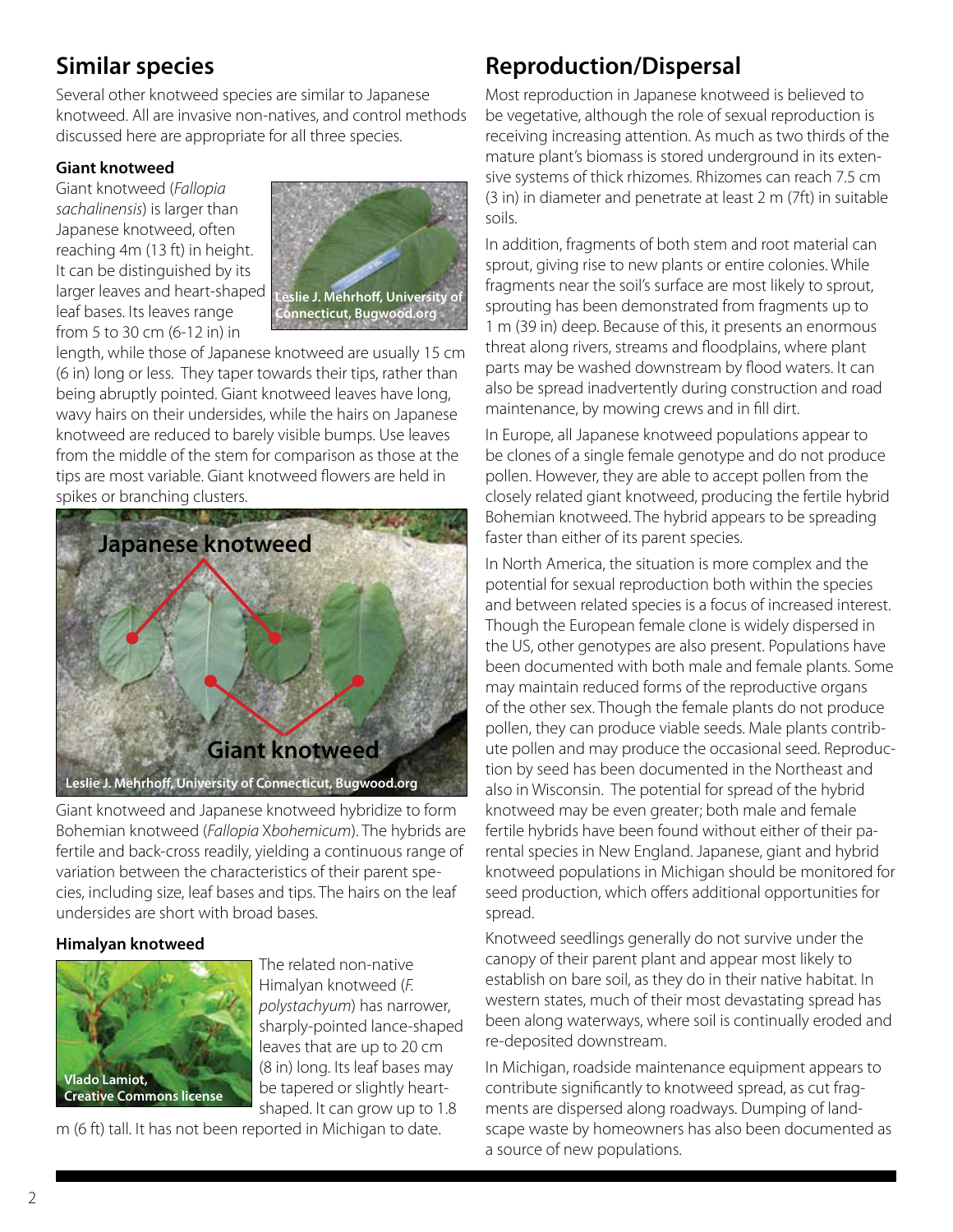# **Planning a control program**

Resources for invasive species control invariably fall short of the actual need, so it is important to prioritize sites for treatment and plan carefully. It should be noted that control for all knotweeds is similar. Assessing the scope of the problem in the region of interest is a critical first step:

- Map known populations.
- How was the knotweed population under consideration introduced—was it deliberately planted? Or did it disperse from another population that should be also be eradicated or controlled?
- Identify potential dispersal pathways and monitor them;
	- Is the population along a stream or lake?
	- Is it being spread in landscaping waste?
	- Does it lie in the path of road-mowing crews that might spread it further? Are there construction sites in the area where it might be introduced in fill dirt?
	- Are home owners disposing of landscape waste or distributing cuttings as an ornamental plant?
- How is the species behaving in your area? Is it spreading rapidly? Is it reproducing by seed?
- Does it occur in high quality habitat or on important recreational, hunting or fishing lands?

Given this information, develop a strategy for control:

- 1. First, prevent further spread; block pathways for dispersal, e.g. road maintenance practices, contaminated fill.
- 2. Choose appropriate control methods, given site conditions and available resources.
- 3. If using herbicide, be sure to read the product label before finalizing plans. Is there potential for harm to nontarget species? Have you made adequate provisions to minimize damage?
- 4. Do these control methods require any permits (i.e. herbicide application in wetlands, prescribed burning)?
- 5. Prioritize high value sites for treatment where the potential for successful control is high.
- 6. Where knotweed is being spread along waterways, begin control efforts upstream and work downstream; concentrate on sites where erosion/dispersal of fragments is greatest.
- 7. Eradicate smaller satellite populations.
- 8. Treat larger core infestations of lower value as resources permit.
- 9. Monitor to ensure desired results are being achieved; adapt management to improve success.

#### **Best survey period**

Japanese knotweed is easiest to locate for mapping or control in August and September when it is in bloom. Its clustered spikes of creamy white flowers are distinctive and easy to spot.

#### **Documenting occurrences**

In order to track the spread of an invasive species on a landscape scale, it is important to report populations where they occur. The Midwest Invasive Species Information Network (MISIN) has an easy-to-use interactive online mapping system. It accepts reports of invasive species' locations from users who have completed a simple, online training module for the species being reported. MISIN can also accept batch uploads of large quantities of data for any species.

Herbaria also provide an authoritative record of plant distribution. The University of Michigan Herbarium's database can be searched online for county records of occurrence, for example.

When Japanese knotweed is first encountered in a county where it had not been known previously, specimens should be submitted to the Herbarium to document its presence. Check the "Online Resources" section for links to both of these resources.

### **Control**

Mechanical methods alone will not effectively control large Japanese knotweed populations and may make them worse. Control efforts must target knotweed's massive underground system of rhizomes. This network allows it to spread to new areas even as it is being attacked mechanically. Accordingly, chemical treatments are given priority in the following section and then mechanical methods are discussed as some may enhance the effectiveness of chemical control. Specific herbicides, application methods and rates are listed on the reference table at the end of this fact sheet.

To date, a combination of chemical and mechanical techniques, in conjunction with on-going monitoring, provides the most effective control of this species. **Knotweed** 

**rhizomes that have not been completely killed off may send up new shoots as many as three years later.**  In all cases, monitoring and follow-up treatment will be required for four to ten years, depending on the size and age of the population being treated.

### **Chemical control**

Japanese knotweed has always been considered difficult to eradicate, even with herbicides. Differing levels of success have been reported for the same chemical on different sites. These results are probably related to differences in the amount of root mass underground.

Older infestations have more extensive root systems and are harder to eradicate or control. Specific site conditions, weather on the day of application, calibration of equipment and applicator experience can also contribute to differing levels of effectiveness.

**Invasive Species—Best Control Practices**

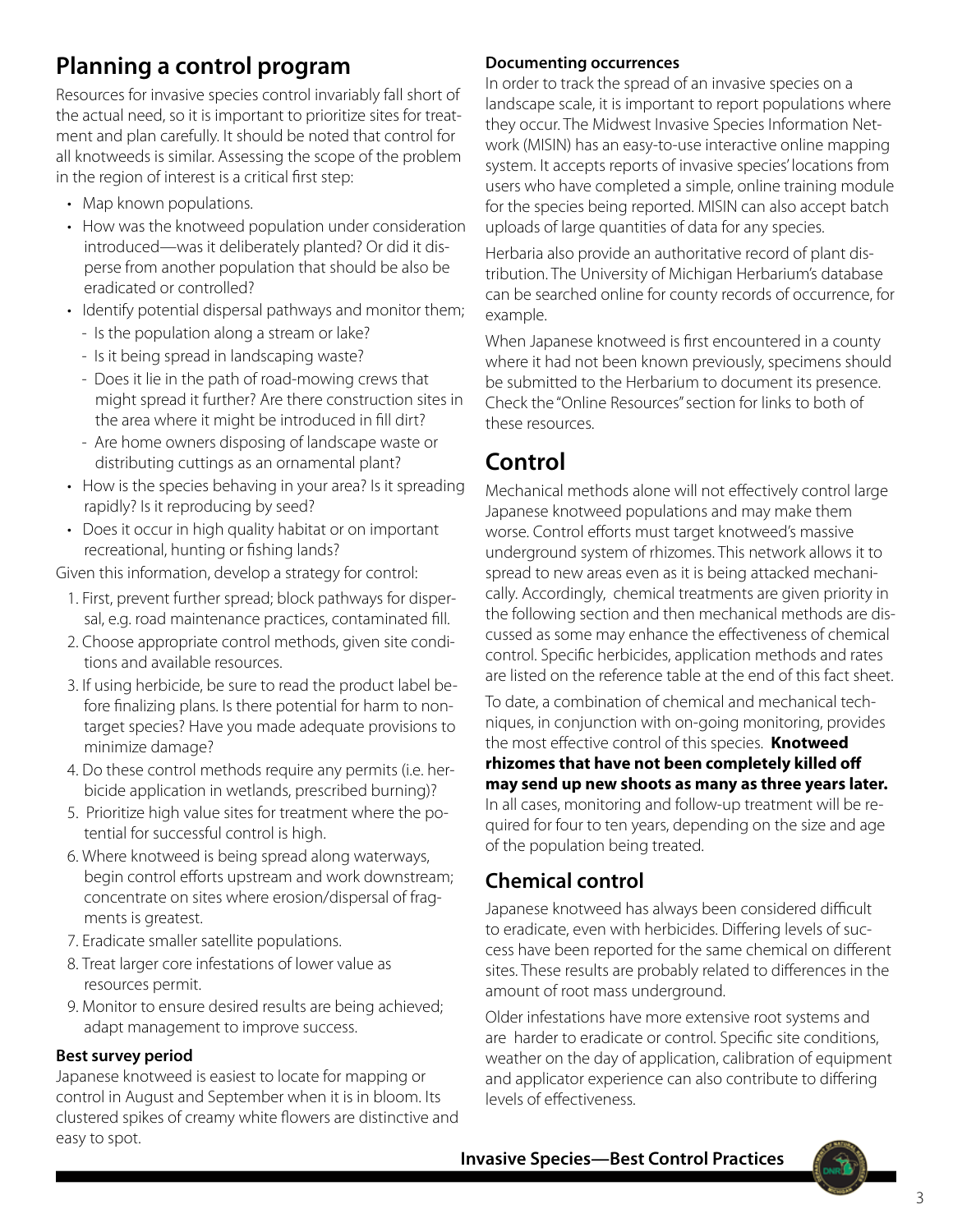#### **General considerations**

Anyone applying herbicides as part of their employment must become a certified pesticide applicator. In addition, certification is required for the use of some herbicides under any circumstances. The certification process is administered by the Michigan Department of Agriculture and Rural Development and a link to their website is included in the Online Resources section.

A permit from the Michigan Department of Environmental Quality is usually required to apply herbicide where standing water is present—in wetlands, along streams, rivers or lakes, or over open water. A permit is also required for herbicide use below the ordinary high water mark along the Great Lakes or Lake St. Clair shoreline, whether or not standing water is present. A link to their website is included in the "Online Resources" section.

A number of adjuvants or additives may be used with herbicides to improve their performance including mixing agents, surfactants, penetrating oils and dyes. Some are included in premixed products while others must be added. Adjuvants do not work with all products; consult the product label to determine which adjuvants may be used with a specific herbicide formulation.

Dyes are useful in keeping track of which plants have been treated and making spills on clothing or equipment apparent. Some premixed herbicide formulations include them or they can be added to others. Clothing dyes such as Rit® can be added to water soluble herbicides, while other products require oil-based dyes. Consult the product label for specific instructions.

Crop Data Management Systems, Inc. (CDMS) maintains a database of agro-chemicals that includes herbicide labels for specific products. Herbicide labels contain information on application methods and rates, specific weather conditions, equipment types, nozzles etc. to provide the desired coverage and minimize the potential for volatilization or drift. They also contain critical information about the potential for damage to valuable non-target species. A link to the CDMS website is included in the "Online Resources" section.

#### **Read the entire pesticide label before use. Follow all directions on the label.**

#### **Herbicide specifics**

Imazapyr (e.g., Arsenal®) has shown the greatest documented effectiveness on this species to date. Of all the herbicides included here, it also has the greatest potential for collateral damage to valuable species nearby. Imazapyr can move within roots and be transferred between intertwined root systems of different plants and other species. It has the potential to cause significant damage or death to trees and other species in the area. This movement of herbicide is exacerbated when imazapyr is incorrectly over-applied.

#### **Because of its potential for collateral damage, imazapyr may not be appropriate for use in high-quality areas, with many desirable native species nearby.**

Imazapyr acts slowly, reaching the massive root system before damaging the leaves. Although it appears to not be working initially, it results in significantly higher die-off rates a year later. Spray should be directed toward the actively growing portions of the plant. Imazapyr persists in the soils for long periods of time—an advantage in providing greater control. However, since it is non-selective it can also kill valuable non-target species wherever it contacts their roots.

Sites where imazapyr has been used should not be planted for at least one year, because of its lingering effects. Imazapyr is available in several wetland-approved formulations but they must be applied by a certified pesticide applicator. Wetland approved formulations must be used wherever standing or open water is present.

Imazamox (e.g., Clearcast®) is also effective against Japanese knotweed, although there has been less research on it than imazapyr to date. Some imazamox formulations are approved for aquatic and wetland sites and can be used in upland settings also. Because it is non-selective, it may kill or harm desirable non-target species, although its impacts vary with concentration and mode of application. See label for additional information.

Aminopyralid (e.g., Milestone®), a broadleaf herbicide, is being tested on Japanese knotweed in other states and also appears to provide effective control. Although it does not kill established native grasses, it may damage nearby trees. As it remains active in the soil for a long period of time, a soil bioassay is needed before planting wildflowers or legumes, which are particularly vulnerable to it. It may be added to the "Quick reference" chart at the back of this document later, as more information on its effectiveness becomes available.

Although glyphosate (e.g., Roundup®, Aquamaster®) kills knotweed foliage quickly, the herbicide is not effectively transported to the roots. In most cases, the plant rebounds the following year. In other cases, regrowth is reduced, but stems and foliage are deformed and do not provide enough surface area for re-treatment. With less surface area, less herbicide will reach the roots and eventually the plant will grow back. On sites where glyphosate is the only permitted herbicide, it should be used in conjunction with other control methods (see the section on Digging under Mechanical Control, including the discussion of cutting through roots to stimulate healthy new growth). Glyphosate, like imazapyr, is non-selective and will kill non-target species.

A number of other herbicides are also effective in controlling knotweed including dicamba, picloram and tebuthiuron but are not recommended because of their potential for groundwater contamination.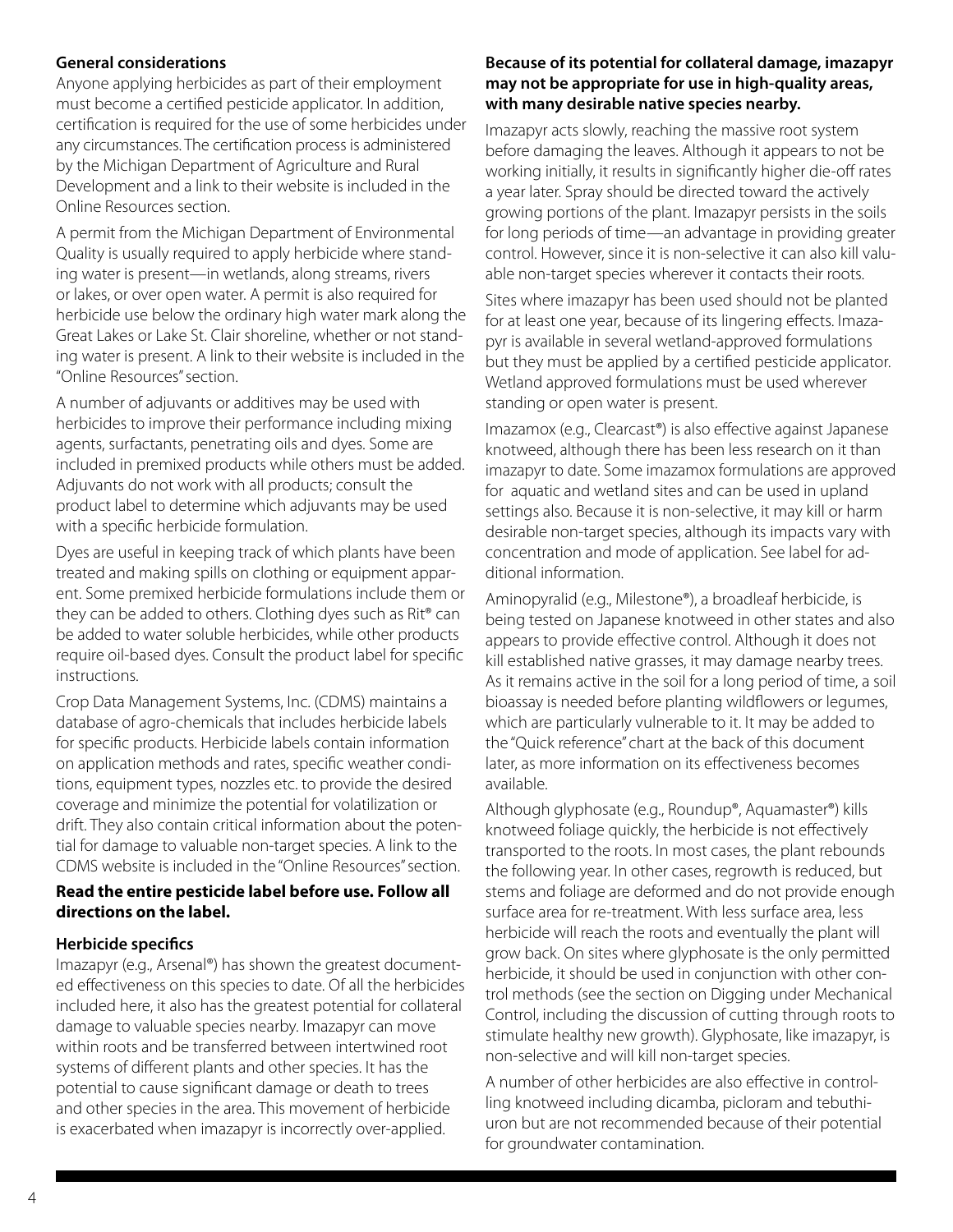#### **Foliar application**

Herbicide can be applied to knotweed leaves in a number of ways; it can be wiped onto individual plants on sensitive sites or in very small infestations or sprayed on with handheld, backpack or boom-mounted sprayers. A non-ionic surfactant should be added to allow the herbicide to penetrate the plant's cuticle. Dyes are also useful in indicating which plants have been sprayed and the extent of coverage. Other adjuvants may be suggested on the labels of the specific herbicide being used.

The herbicide applicator is responsible for calibrating equipment, and managing drift and damage to non-target vegetation. Wind speeds between 3 and 10 miles per hour are best for foliar herbicide spraying. At higher wind speeds, herbicide may be blown onto adjacent vegetation or water.

At lower wind speeds, temperature inversions can occur, restricting vertical air movement. Under these conditions, small suspended droplets of herbicide can persist in a concentrated cloud and be blown off-target by variable gusts of wind. Ground fog indicates the presence of a temperature inversion, but if no fog is present, smoke movement on the ground can also reveal inversions. Smoke that layers and remains trapped in a cloud at a low level indicates an inversion, while smoke that rises and dissipates indicates good air mixing.

In hot, dry weather, herbicide evaporates rapidly; set equipment to produce large droplets to compensate for this.

Some herbicides can be applied as invert emulsions; thickened mixtures designed to minimize spray drift and run-off and maximize the amount of herbicide that sticks to and covers leaves and stems. Always follow all directions on the label of the specific herbicide being used, in order to prevent damage to non-target vegetation or water bodies.

#### **Injection**

Injection is extremely labor intensive and impractical for most situations. It may be useful for applying herbicide on sensitive sites with very small knotweed populations. Typically, a measured amount of herbicide is injected into the plant stem between the second and third node or into the hollow of a cut stem. Stems that are not treated are not killed. For each type of herbicide, there is a maximum amount that can be applied safely per acre, per year, and with large populations, it is possible to reach this amount before all stems have been treated.

### **Mechanical control**

#### **Hand-pulling**

Mature Japanese knotweed populations have deep, extensive root systems and hand-pulling the species is not an effective control method.

On sites where there is reproduction by seed, seedlings may be hand-pulled while they are still small. Typically, seeds will not germinate below mature plants but will do so on bare mineral soils nearby.

#### **Cutting/Mowing**

Cutting or mowing Japanese knotweed is not recommended. Stem fragments can root at the nodes and generate new plants. Frequently, knotweed is spread by roadside mowing crews in just this manner. Although cutting is often recommended to reduce the plant's height and facilitate treatment, unless all plant parts can be removed and destroyed, the risks outweigh the benefits.

#### **Digging/Tilling/Excavating**

For very small infestations (fewer than 50 stems), digging up and removing ALL of the plant's parts may provide control, but the site should be carefully monitored for at least four years. Again, all plant parts should be destroyed.

Since root fragments may sprout to form new plants, **for most populations, digging alone will not provide effective control.** Tilling or cutting through roots will also increase sprouting. Without herbicide, this is disastrous. When the plant's foliage has been burned by previous herbicide application, however, this will increase the surface area of new, healthy foliage that is available for herbicide absorption during re-treatment.

Excavating living rhizomes from previously treated, deformed plants will also result in new stems with healthy foliage, which will respond more favorably to herbicide treatment in the following year. In conjunction with herbicide applications, the removal of rhizomes may help to deplete a colony's stored energy. Excavating reduces root biomass and increases the stem to root ratio, allowing a more effective follow-up herbicide treatment for any new foliage. Without herbicide follow-up however, knotweed will quickly re-establish with renewed vigor.

Digging, tilling and excavating are never appropriate along river or stream banks, where soil disturbance may result in fragments being washed downstream.

#### **Prescribed burning**

Little information is available on Japanese knotweed's response to burning but it is not particularly flammable. Giant knotweed has been tested for use as a potential firebreak in Russia and researchers concluded that it "suffers little from the effect of fire."

On sites with fire-adapted communities, Japanese knotweed may alter fire ecology as it will not burn, and fuels do not accumulate beneath it. If prescribed burning is introduced as part of an overall management program, Japanese knotweed will still require additional control measures.

**Invasive Species—Best Control Practices**

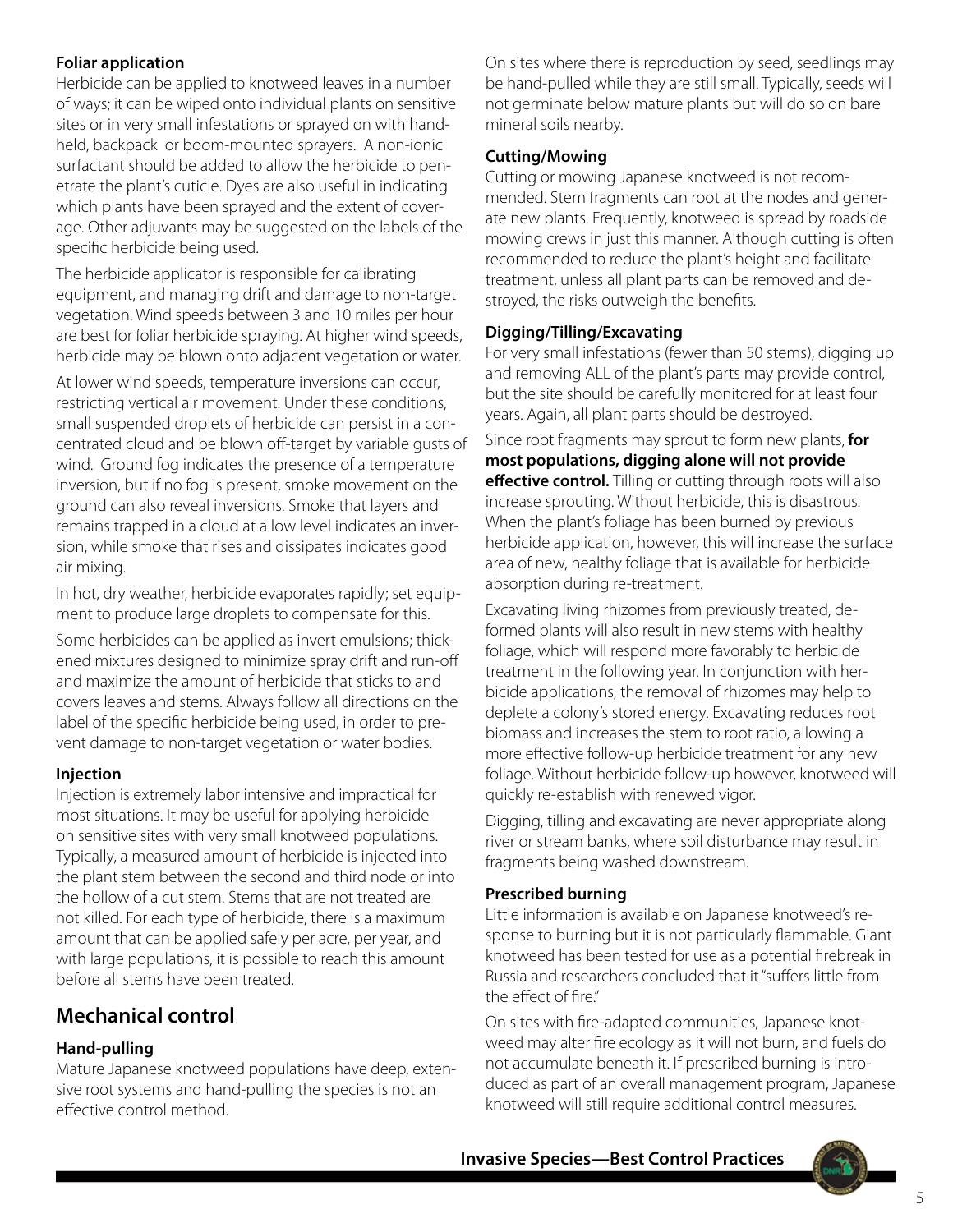### **Biological control**

Native North American pests do little damage to Japanese knotweed, but it has over 200 natural enemies in its native range. One species of sap-sucking plant louse, *Aphalara itadori*, has been tested extensively for host-specificity in Great Britain. It was released at several sites for field testing in Britain in March of 2010. It has not been tested for hostspecificity in the United States.

### **Disposal of plant parts**

If you must cut knotweed, all plant parts should be disposed of carefully to prevent regeneration, in accordance with Michigan's invasive species legislation. Options include landfills or some municipal incinerators. Materials to be

placed in landfills should be bagged and tied in black plastic bags. Municipal solid waste treatment facilities that are engineered to inactivate potential pathogens in biosolids and maintain temperatures above 55° C for at least three consecutive days will safely destroy plant parts.

Where burning ordinances permit, plant refuse can be dried out thoroughly above ground and burned on site. Plant parts should not be allowed to contact soil during this time to prevent sprouting. Plant parts should not be composted.

Although landscape waste cannot generally be disposed of in land fills, Michigan law permits the disposal of invasive species plant parts. See the "Online resources" section below for a link to the relevant legislation.

### **Online resources:**

**CDMS - herbicide labels:** *http://www.cdms.net/LabelsMsds/LMDefault.aspx?t=*

**Fire Effects Information System,** *Polygonum* species**:**  *http://www.fs.fed.us/database/feis/plants/forb/polspp/all.html*

**Invasive.org,** *Fallopia japonica***:** *http://www.invasive.org/species/subject.cfm?sub=3414*

**Invasipedia at BugwoodWiki,** *Polygonum cuspidatum* \*http://wiki.bugwood.org/Polygonum\_cuspidatum*

**Invasive Plant Atlas of New England,** *Polygonum cuspidatum http://www.eddmaps.org/ipane/ipanespecies/herbs/Polygonum\_cuspidatum.htm*

**Midwest Invasive Species Information Network, Japanese Knotweed** *http://www.misin.msu.edu/facts/detail.php?id=25*

**The Michigan Department of Agriculture and Rural Development—Pesticide Certification** *www.michigan.gov/pestexam* 

**The Michigan Department of Environmental Quality—Aquatic Nuisance Control** *www.michigan.gov/deqinlandlakes [http://www.michigan.gov/deq/0,4561,7-135-3313\\_3681\\_3710---,00.html](http://www.michigan.gov/deq/0,4561,7-135-3313_3681_3710---,00.html)*

**Michigan Department of Natural Resources—Local DNR Fire Manager contact list** *[http://www.michigan.gov/dnr/0,4570,7-153-30301\\_30505\\_44539-159248--,00.html](http://www.michigan.gov/dnr/0,4570,7-153-30301_30505_44539-159248--,00.html)*

**Michigan's Invasive Species Legislation** Natural Resources and Environmental Protection Act 451 of 1994, Section 324.4130 *http://legislature.mi.gov/doc.aspx?mcl-324-41301*

**Michigan Legislation—landscape waste, disposal of invasive species plant parts** Natural Resources and Environmental Protection Act 451 of 1994, Section 324.11521, 2 (d) *http://legislature.mi.gov/doc.aspx?mcl-324-11521*

**The Nature Conservancy's Weed Control Methods Handbook: Tools and Techniques for Use in Natural Areas** *http://www.invasive.org/gist/handbook.html*

**University of Michigan Herbarium - Michigan Flora Online** *http://michiganflora.net/*